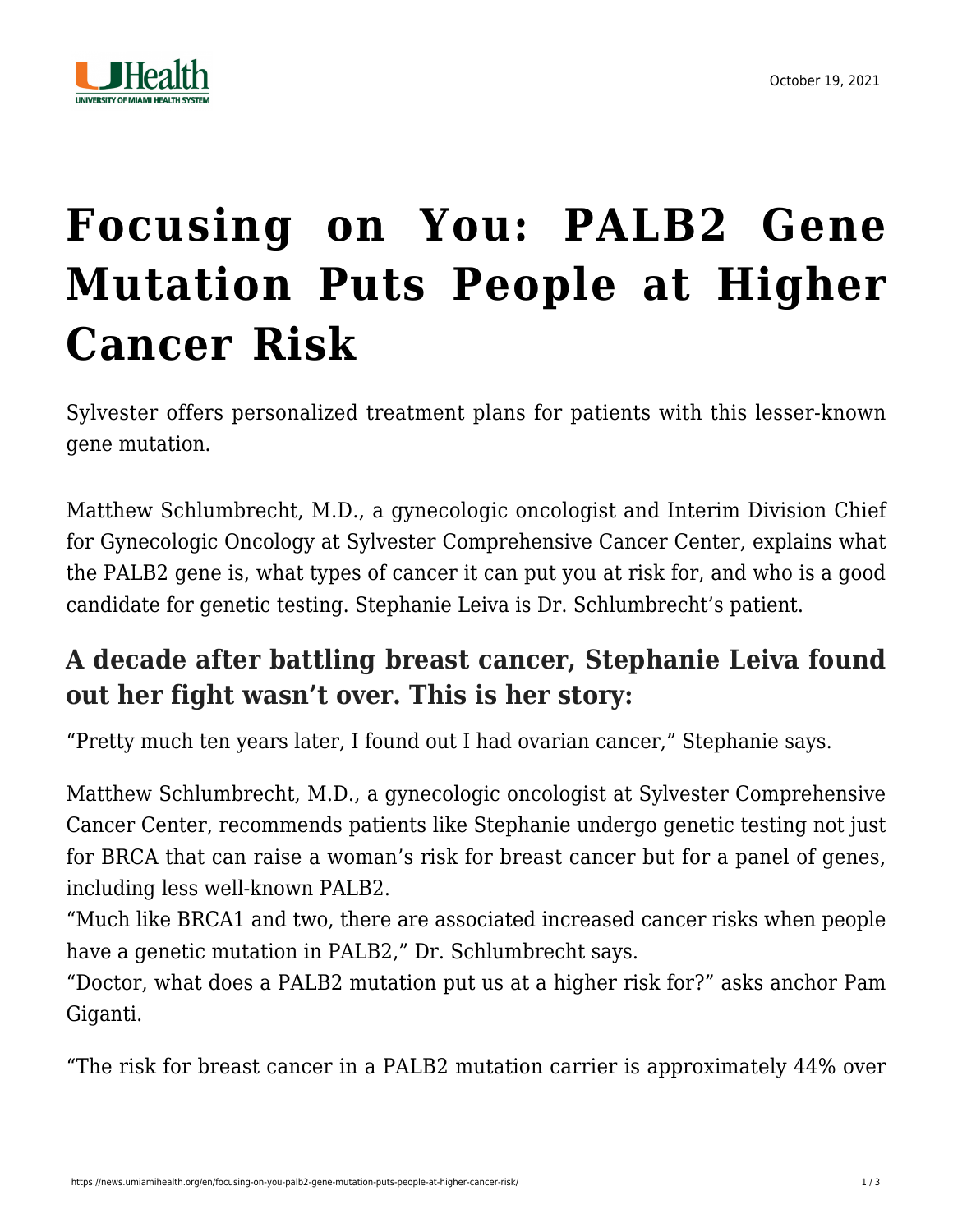

the course of a patient's lifetime," says Dr. Schlumbrecht.

The gene mutation can also increase the risk of ovarian and pancreatic cancers. So how do we know if we have it?

"It's really important that in conversations with your physician, you determine whether or not you're high enough risk based on your personal and family histories to undergo testing. And then, if you are, the most appropriate test to have," Dr. Schlumbrecht says.

Stephanie learned she has the PALB2 mutation. So now she's closely monitored by an entire team of specialists at Sylvester.

"One of the benefits of being at Sylvester is that we really take a comprehensive approach to patient care here," Dr. Schlumbrecht says. "We can develop a treatment plan and a surveillance plan for each individual patient."

Stephanie is thankful to the team at Sylvester and to be here to watch her adopted daughter Sloane grow up. "She's getting ready to graduate from college. So now my prayers have been answered," Stephanie says.

## **READ MORE**



## **[Women in their 30s and 40s are](https://news.umiamihealth.org/en/why-are-more-younger-women-being-diagnosed-with-endometrial-cancer/) [being diagnosed with endometrial](https://news.umiamihealth.org/en/why-are-more-younger-women-being-diagnosed-with-endometrial-cancer/) [cancer](https://news.umiamihealth.org/en/why-are-more-younger-women-being-diagnosed-with-endometrial-cancer/)**